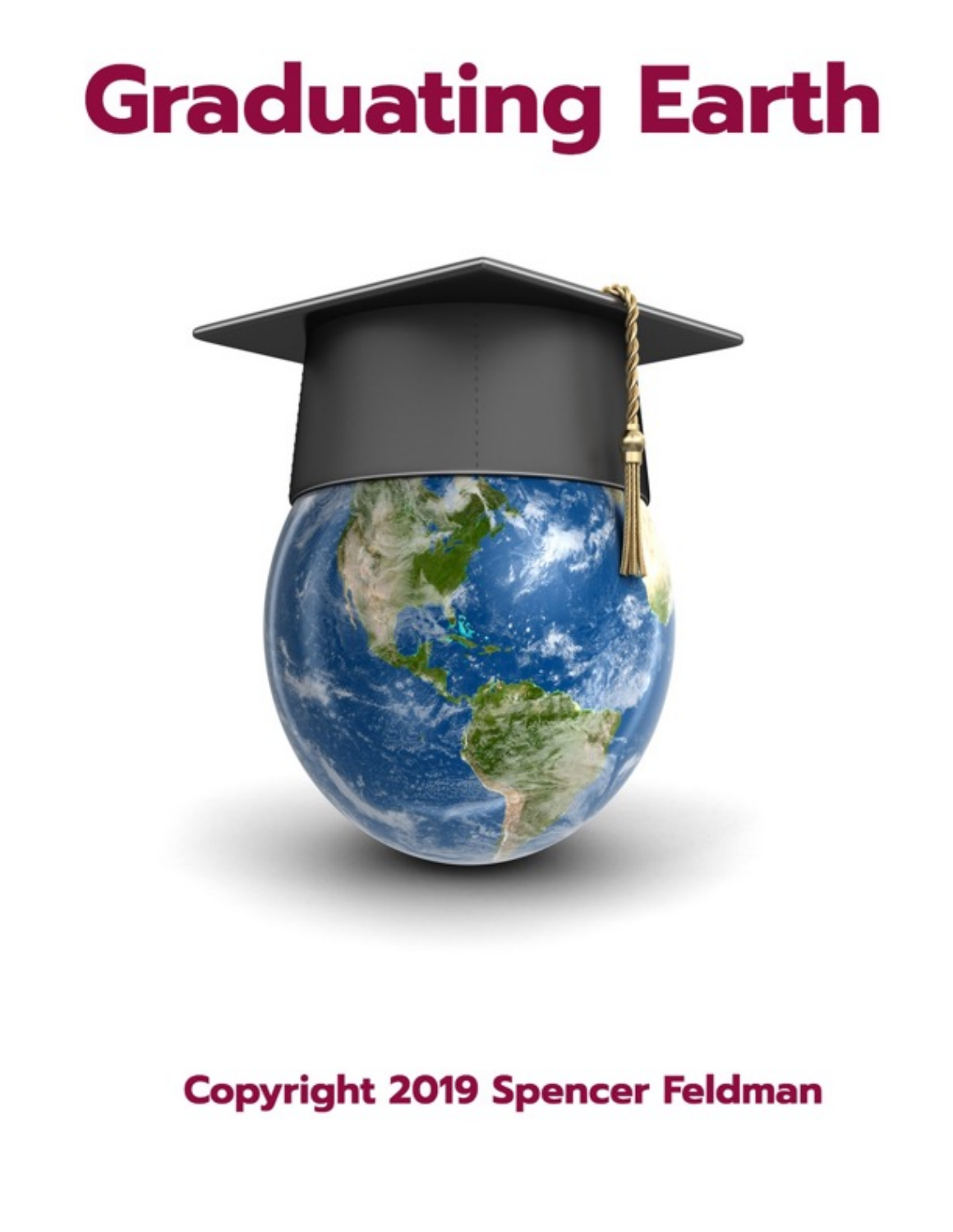# **Graduating Earth**

Modern medicine has progressed to the point where it can now resuscitate people that have clinically died. As a result, we now have more near death experiences (NDE's) being reported than ever before in history.

It is estimated that up to now up to 15% of people will have a near death experience (NDE) at least once in their life. These experiences range from leaving their body, traveling down a tunnel and meeting deceased relatives to having a panoramic life review with telepathic angels and visiting celestial realms.

The sheer number and consistency of such reports cannot be ignored. NDEs can occur in the complete absence of brain waves so we cannot ascribe them to a failing brain. I believe that these are real phenomena, gifts from the celestial realms, to help those of us here on Earth.

If NDE reports are accurate and are a kind of afterlife reconnaissance, what practices might we want to cultivate based on what they reveal? As a result of meditating on this topic, I came up with two practices which are the basis of this short book.

#### **Life Review**

The afterlife has a debriefing period that has been called the Life Review during which a being of light, compassion and wisdom shows us every action of our lives both from our perspective… and the perspective of those we interacted with. Nothing is left out. We feel how others felt as we interacted with them for good or ill.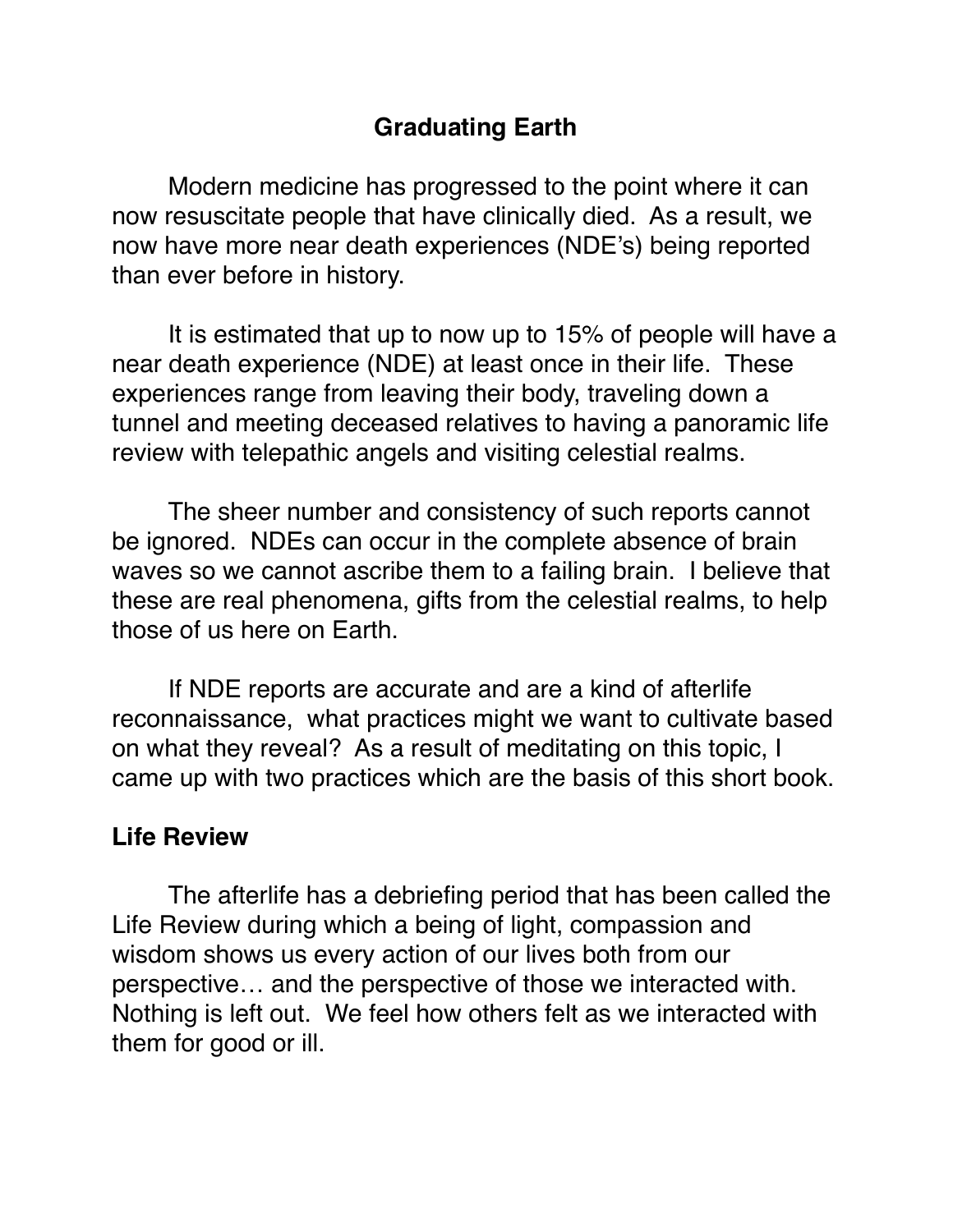We are then shown how each action rippled out into the future. If we were kind, then the person who received that kindness could be seen radiating kindness to others and the chain reaction continued. The same was true for sufferings we caused others. This gives us the basis of our first practice. Choose wisely, remembering that the results of our actions ripple out into eternity.

# **Telepathy**

According to those that have had NDEs, in the afterlife our thoughts are known to all. We are all telepathic. Here on earth, we can entertain unevolved thoughts and no one is the wiser. If we are lying to someone but are convincing, they may never know. If we are gracious on the outside but judgmental and prejudiced on the inside, it remains hidden. If we speak one way, but our actions do not follow, our hypocrisy can remain a secret.

Not so in the afterlife. We are told that thoughts are communicated instantaneously and without the limitations or miscommunications of language. In the place of speaking, a knowing is transferred from one to another. No secrets are possible.

Was I ready for such a world? To find out, as an exercise, I decided to go about my day acting as if my thoughts were known to all. When I first did this it was a shock to me. I was in a store and I passed by an overweight tattooed couple. I thought 'white trash' then stopped. What if they heard my thoughts? Surely their feelings would be hurt. Why would I even think that? Based on how they looked? I didn't even know them. I mentally apologized for judging them and continued on. The next day I was in line at the checkout stand and looked at the shapely body of a female cashier. I had a mild surge of testosterone as I saw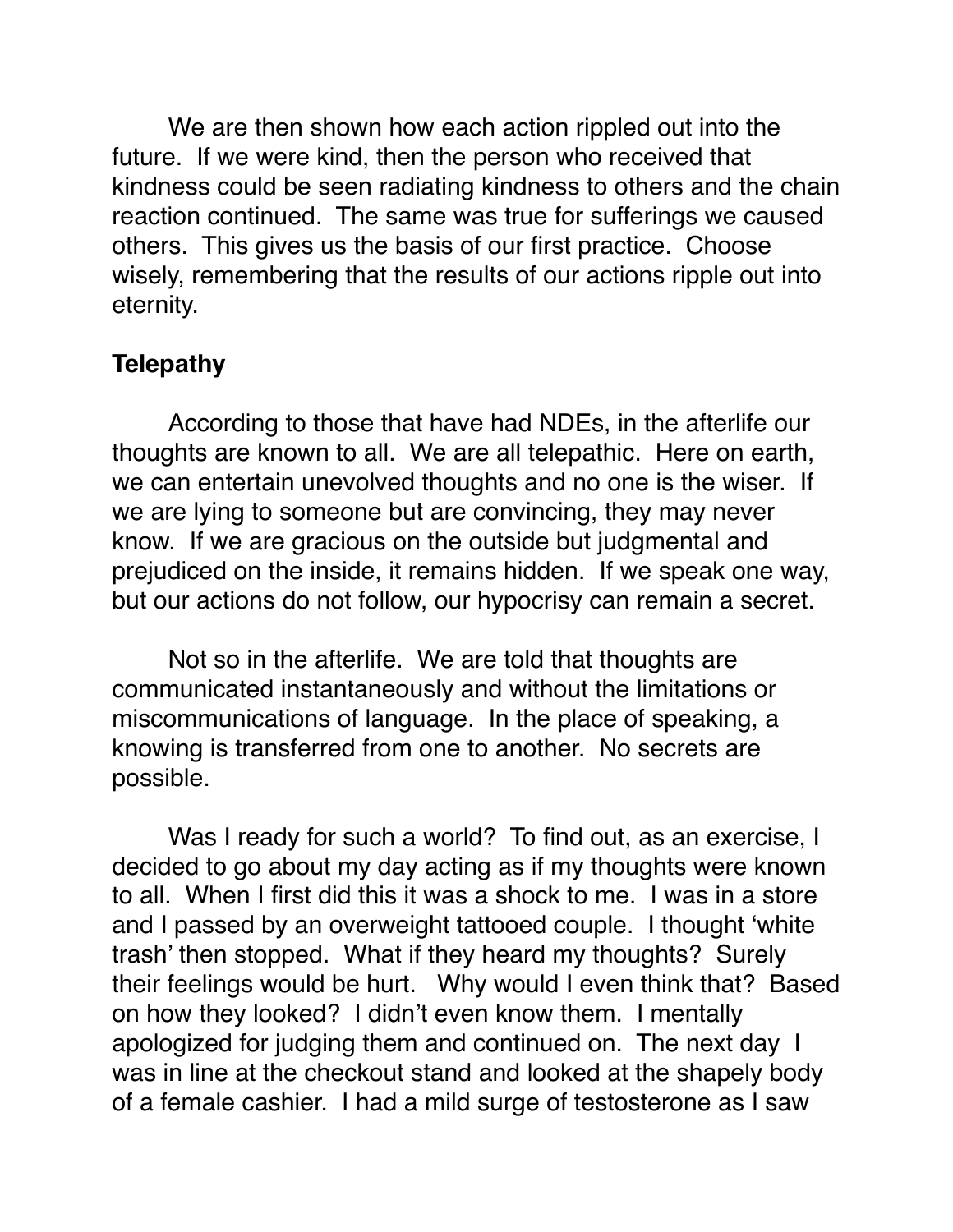her form. Again, what if she heard my thoughts? Would she be offended? Frightened? I'm in a monogamous relationship. How would my partner feel? Insecure? I quickly realized that I would be a nuisance in a telepathic afterlife.

This then became the basis of the Second Practice. Act as if every thought is known to all.

## **Three outcomes in the afterlife**

I believe that once we pass over, there are 3 possibilities.

1- If we have not learned sufficiently, we reincarnate to continue learning.

2- If we have not learned sufficiently, but have enough awareness, we may choose to stay in the bardo, the place between lives. This is where discarnate entities that are not willing to humble themselves or are afraid of where they will end up find themselves. This is not a good option as it allows beings to continue to reinforce bad behavior so that when they finally do reincarnate, either by choice of by force, they end up in a place where terrible lessons are taught. Let's say no more about that place.

3- If we have learned sufficiently, we go to heaven.

Where we go is determined by our emotional state. Beings with like feelings are attracted to one another. Heaven and Hell are simply the dimensions where people who are experiencing the same emotion gravitate to. If we are full of gratitude, we will find ourselves among beings singing praises. If we are indulging in negativity, we will find ourselves in a 'location' with others with the same negativity.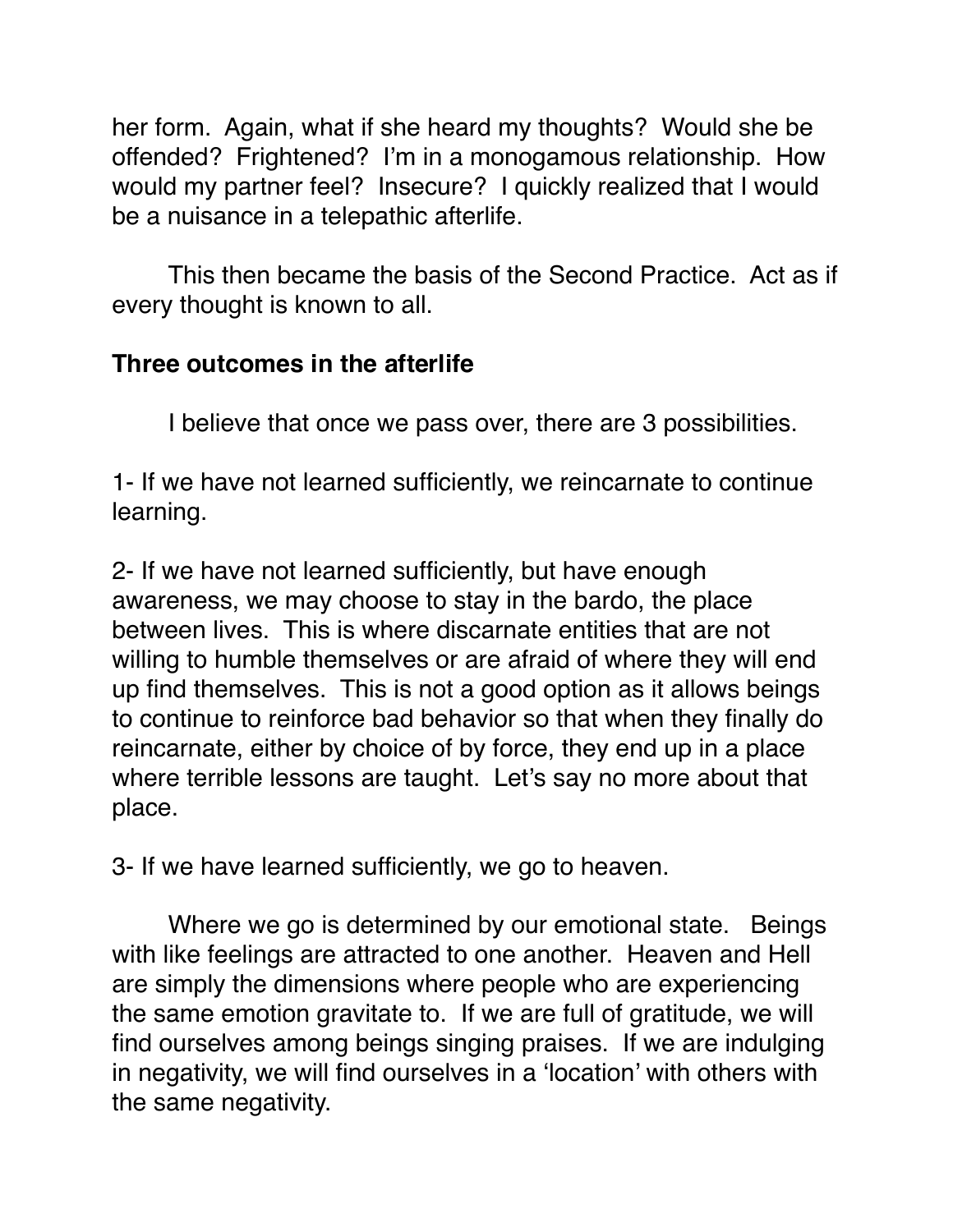It isn't just about being kind to others that gets us into heaven. We must also be kind to ourselves. Fear, shame or guilt can also send us back to learn again. Remember, in the afterlife, we are all psychic, so if we have any negativity, towards others or towards ourself, we have more learning to do. This then gives us our second practice. Cultivate good emotions.

#### **Conclusion**

When we die, it is said that our life force rises up our spine, then out the top of the head and we leave our bodies. The 'holy grail' of many esoteric spiritual traditions is to practice this 'death experience' while alive. The raising of the life force is known as the Kundalini experience and leaving the body is known as astral projection. Having practiced this many times, an adept would raise their Kundalini and astral project out of the body just before death, watch the body die from above, and thus maintain consciousness throughout the death experience.

I believe that these esoteric traditions have been focusing on the wrong part of the death experience. I propose that it would be better to focus on the 'judgement' aspect of the death experience. We should be 'judging' ourselves when alive. Continually searching one's conscience for places where we could be more impeccable. We cannot storm the gates of heaven. Rather, we must be in alignment with the behavior of it's residents.

As I began these practices, it was obvious that I am not ready for the afterworld. There are many situations in which I do not know the right path to take. Another way of saying that is that I am not tuned into my conscience enough. How can I do well in 'judgement' if I do not even know how to judge right from wrong in my own life?